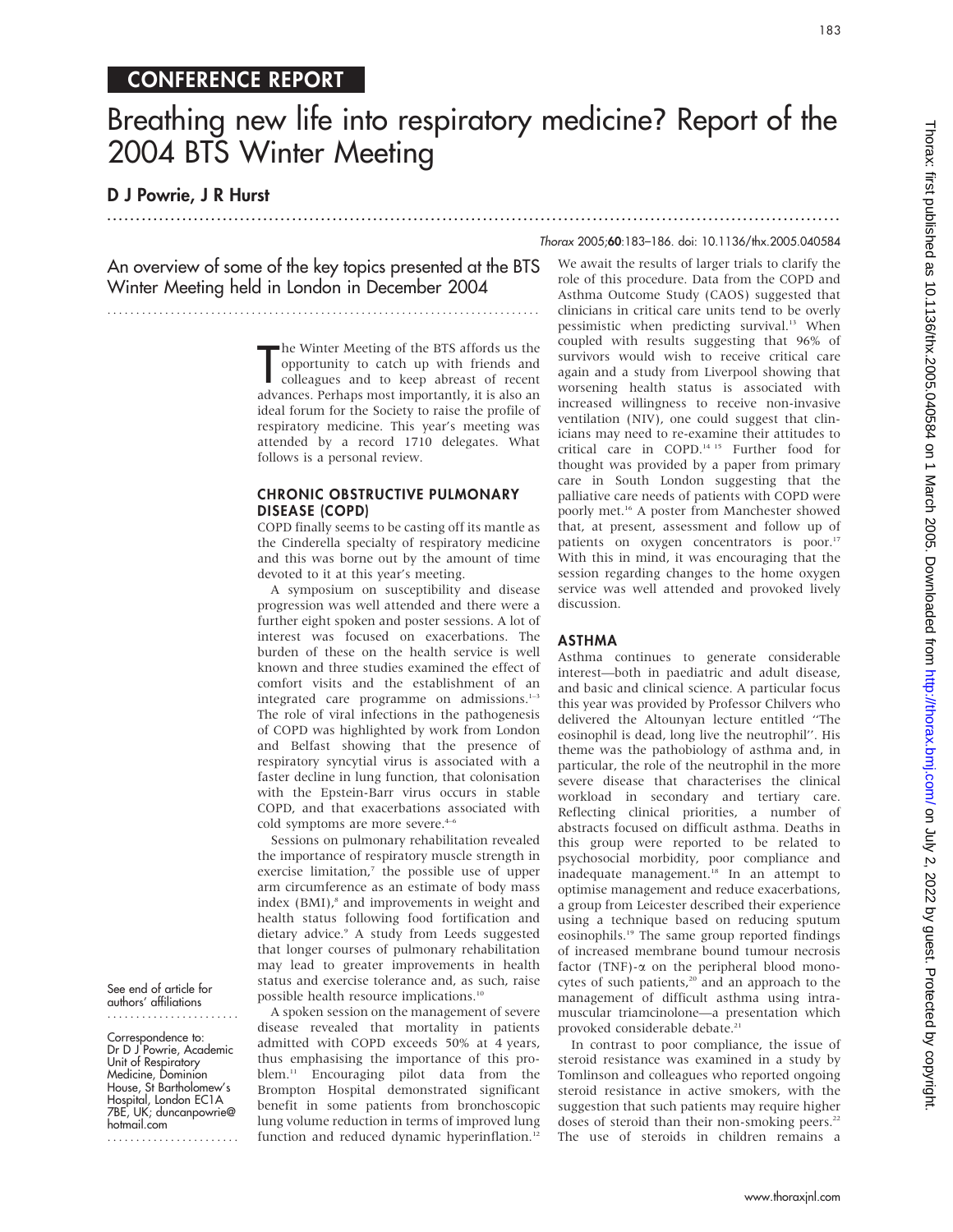concern, and Jani et al showed that the use of higher doses of these drugs in children results in a greater rate of increase in BMI.<sup>23</sup>

A major histological feature of asthma, present in school age children and adults, is epithelial basement membrane thickening and a study from the Brompton Hospital described the appearance of such lesions at an earlier age in pre-school children with troublesome wheeze.<sup>24</sup> Rhinovirus is an important cause of asthma exacerbations in both adults and children, and Wark et al presented in vitro work examining the effects of rhinovirus exposure on bronchial epithelial cells, focusing on mediators of the innate immune system.<sup>25</sup> <sup>26</sup>

The third major asthma session, held jointly with the BSACI, comprised an animated pro-con debate on possible interactions of the upper and lower airways, a topic explored further in abstracts from Ipswich on the genetic basis for a ''unified airway'' and the effects of corticosteroid treatment in such patients.27 28 In an Olympic year it was interesting to read about the diagnosis of exercise induced asthma in Olympic athletes and, finally, Hallsworth and colleagues presented the results of a wide consultation aiming to define priorities for future asthma research, the model of which could well prove useful for those involved in setting research priorities elsewhere.<sup>29</sup> 30

#### SLEEP AND VENTILATION

Those of us who wonder about the compliance of patients on continuous positive airway pressure (CPAP) would have been reassured to hear that symptomatic improvement occurs even with low compliance, but that better compliance results in greater improvement.<sup>31</sup> Less reassuring was the report of an extremely high incidence of risk factors for obstructive sleep apnoea (OSA) among drivers of large goods vehicles.<sup>32</sup> The use of non-invasive ventilation (NIV) in motor neurone disease is somewhat controversial and referral infrequent, so it was with interest that we heard Bourke and colleagues present data from a randomised controlled trial demonstrating that NIV maintains health status and improves survival in patients with normal or moderately impaired bulbar function.<sup>33</sup>

#### INTERSTITIAL LUNG DISEASE

Sessions at this year's meeting included a ''state of the art'' symposium and spoken presentations on molecular mechanisms and clinical aspects of pulmonary fibrosis. Disease progression is difficult to predict and we heard of possible roles for cardiopulmonary exercise testing and measurement of serum KL-6, a marker of epithelial damage, in assessing prognosis.34 35 As part of the Young Investigators Symposium, Dr Johns presented data suggesting a potential role for the thrombin receptor  $PAR_1$  in the response to lung injury characteristic of fibroproliferative lung diseases.<sup>36</sup> Two studies were presented from London and Dublin which sought to shed further light on the role of the growth factor  $TGF\beta$ .<sup>37</sup> 38 We also heard of a possible mechanism whereby simvastatin might have a role in treatment.<sup>39</sup>

#### INFECTION

A number of abstracts presenting research on tuberculosis (TB) were presented this year, including an approach to screening high risk individuals in London using mobile digital radiography that was reported on BBC news.40 Certainly there are great difficulties in developing models of care for marginalised groups with TB.<sup>41 42</sup> Reassuringly, levels of MDR-TB remain stable.<sup>43</sup> Work exploring basic mechanisms in TB included a presentation by Dr Elkington on the induction of matrix degrading metalloproteinases, for which he was awarded the BTS Young Investigators Prize.<sup>44</sup> Interleukin (IL)-8 is required for the formation of granulomas and O'Kane et al reported a study demonstrating production of this cytokine from lung fibroblasts.<sup>45</sup> In contrast, IL-4 may contribute to a failure to contain disease and Dheda and colleagues reported their work on the effects of IL-4 and the splice variant antagonist IL-4 $\Delta$ 2.<sup>46</sup> A number of antimicrobial proteins confer protection in the lung, from TB and other organisms, and Derry et al presented an original and impressive screening method for the identification of novel proteins produced by cytotoxic lymphocytes.<sup>47</sup>

The other major infection problem is pneumonia. The PIVOT trial was a randomised study of oral versus intravenous antibiotics in children with pneumonia.<sup>48</sup> The equivalence demonstrated between such approaches will be reassuring to many paediatricians and has potentially important cost implications for the NHS. In contrast, a group from Newcastle reported findings of ongoing respiratory morbidity following episodes of childhood pneumonia which have implications for the way such children are followed up.<sup>49</sup>

#### CYSTIC FIBROSIS (CF)

The 2004 BTS meeting included two spoken sessions on CF exploring ''emerging issues'' and developments in basic science. A group from Nottingham described a national survey of acute renal failure in CF and reported a significant increase, perhaps related to the combination of ceftazidime and gentamicin.<sup>50</sup> Using nebulised tobramycin—reported to be equivalent to intravenous in a study of acute respiratory exacerbations—may be one approach to renal protection.<sup>51</sup> Much of the airway damage in CF may be attributed to neutrophil activation and Mackerness and colleagues presented work detecting novel neutrophil stimulating mediators in CF sputum.<sup>52</sup> Elsewhere, the potential role of TGF- $\beta_1$ in the airway remodelling of children with CF was described by Hilliard et al.<sup>53</sup>

#### MALIGNANT DISEASE

Developments in thoracic malignancy were discussed at an afternoon symposium. Abstract presentations were many and varied, ranging from molecular mechanisms to the organisation of care. Reflecting progress in basic science, Welsh and colleagues reported their findings suggesting that greater numbers of macrophages within tumour islets in non-small cell lung cancer are associated with improved survival.<sup>54</sup> There is currently much interest in genomics, and an abstract from Manchester reported the initial results of translating the study of tumour markers into a clinically useful tool using "fuzzy logic", with promising results.<sup>55</sup> Elsewhere, the patchy provision of techniques such as interventional bronchoscopy and medical thoracoscopy continue to stimulate interest,<sup>56</sup> and Slade and Pengelly described their use of CuSum analysis to assess competency in transbronchial needle aspiration.59 Crosbie and colleagues presented an audit of their experience dealing with the difficult problem of carcinoma in situ, reporting that this most often occurs in association with obvious tumour.<sup>60</sup> The incidence of mesothelioma recurrence at sites of pleural biopsy was reported as 27% from a unit where prophylactic radiotherapy was not routinely given, while Smith et al reported success with administering such radiotherapy as a single fraction with advantages to patients and health services.<sup>61 62</sup> Similarly, Eraut and colleagues reported success with accelerated radical radiotherapy as a more practical alternative to CHART.63 Finally, while developments in treatment and biology may translate to survival advantage, it also remains crucially important that patients are referred for assessment in a timely manner and a study by Wood et al revealed considerable variability in the referral patterns of individual GPs to secondary care.<sup>64</sup>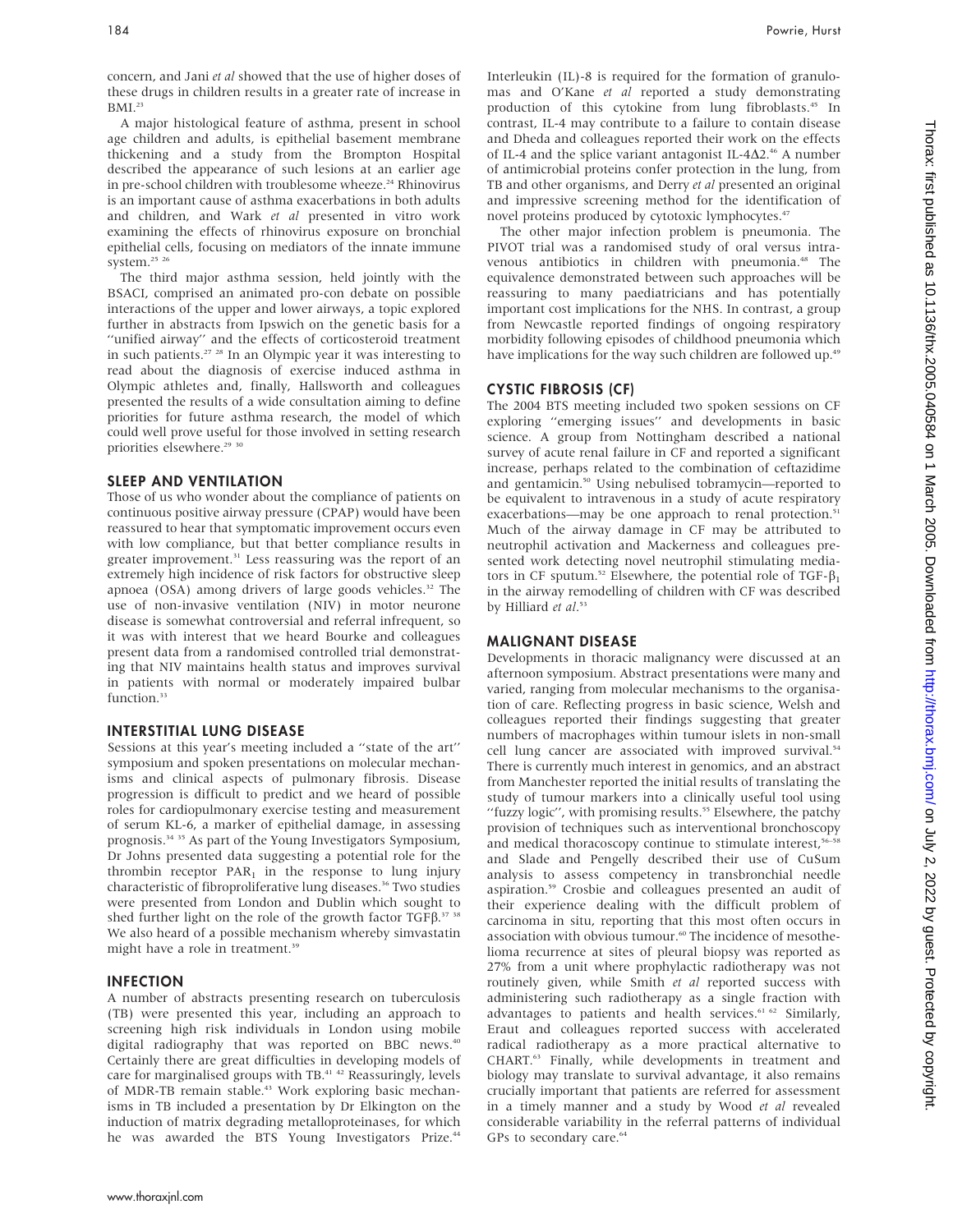#### PLEURAL DISEASE

The thorny issue of which sclerosant is best for medical pleurodesis was addressed by Ladd and colleagues. They found little difference in efficacy between talc, tetracycline, and bleomycin, but increased survival with bleomycin.<sup>65</sup> An audit of Abrams' needle biopsies found the procedure to be diagnostic in less than 50% of cases.<sup>66</sup> With this in mind, it was interesting to hear of the broadly positive experience in Nottingham following the establishment of a medical thoracoscopy service.<sup>67</sup> Elsewhere we were presented with the somewhat worrying figure of a 25% complication rate associated with intercostal chest drain insertion in Norwich.<sup>68</sup> With regard to pleural infection, Maskell and colleagues introduced RAPID—a novel scoring system with a potential role in assessing risk of death from empyema.<sup>69</sup>

#### AND FINALLY . . .

In his President's address, Professor Gibson expounded a passionate argument in a call for common sense whilst addressing the current obsession with evidence based medicine. The British Lung Foundation (BLF) Young Investigators Prize was won by Dr Walmsley for her presentation on the effects of hypoxia on neutrophil apoptosis<sup>70</sup> and Dr Elkington (whose work on TB has already been mentioned) was awarded the BTS prize. This stimulating session also included presentations on the role of salbutamol in ARDS and epithelial to mesenchymal transition following lung transplantation.<sup>71</sup> 72

The programme of this year's meeting was varied and interesting and the overall quality of presentations high. Last year saw the BLF achieve a record fundraising total and this fact—allied to the quality of the research presented at the Young Investigators Symposium—allows us to look to the future with optimism.

Authors' affiliations .....................

D J Powrie, J R Hurst, Academic Unit of Respiratory Medicine, St Bartholomew's Hospital, London EC1A 7BE, UK

DP is in receipt of an educational grant from Boehringer Ingelheim Ltd.

#### **REFERENCES**

- 1 Jones-Perrott S, Crutchley J, Rowley J. Do comfort visits reduce hospital re-admissions in patients with chronic obstructive pulmonary disease (COPD)? A pilot study. Thorax 2004;59(Suppl II):P16.
- 2 O'Kelly N, Boldy D, Young K. Reduction of hospital admissions with an integrated COPD programme in East Lincolnshire. *Thorax*<br>2004;**59**(Suppl II):P17.
- 3 Khan A, Barnett M, Dixon N, et al. Effectiveness of an outreach COPD team in reducing hospital admissions. Thorax 2004;59(Suppl II):P19.
- 4 Wilkinson TMA, Hurst JR, Perera WR, et al. Consequences of respiratory syncytial virus infection in patients with stable COPD. Thorax 2004;**59**(Suppl II):T6.
- 5 McManus TE, Marley AM, Baxter NB, et al. Latent viral infection: a possible role in the pathogenesis of COPD. Thorax 2004;59(Suppl II):P50.
- 6 Hurst JR, Donaldson GC, Wilkinson TMA, et al. Symptom and peak flow changes during the common cold and at exacerbation in patients with COPD.<br>*Thorax 2*004;**59**(Suppl II):P14.
- 7 Garrod R, Marshall J. Respiratory muscle weakness and peripheral muscle weakness in submaximal and maximal exercise in patients with COPD. Thorax 2004;59(Suppl II):S1.
- 8 Rees D, Graves J, Ayres J, et al. Mid-upper arm circumference provides a good indicator of body mass index in patients with COPD. *Thorax*<br>2004;**59**(Suppl II):S3.
- 9 Weekes CE, Bateman NT, Elia M, et al. Tailored dietary advice and food fortification results in weight gain and clinical benefit in malnourished patients with chronic obstructive pulmonary disease. Thorax 2004;59(Suppl II):S5.
- 10 Moore CA, Emmett L, Jones A, et al. Prolonged pulmonary rehabilitation may lead to greater improvement in exercise capacity and health related quality of life. Thorax 2004;59(Suppl II):S88. 11 Griffin J, Tabberer M. COPD death: facing the problem. Thorax
- 2004;59(Suppl II):S43.
- 12 Hopkinson NS, Toma TP, Hansell DM, et al. Effect of bronchoscopic lung volume reduction on dynamic hyperinflation and exercise in emphysema. Thorax 2004;59(Suppl II):S40.
- 13 Wildman MJ, Groves J, Reeves B, et al. Outcome prediction for admissions with COPD to UK critical care units from CAOS: the COPD and Asthma Outcome Study. Thorax 2004;59(Suppl II):S39.
- 14 Wildman MJ, Groves J, Reeves B, et al. Health related quality of life and future treatment preferences of patients with COPD admitted to UK critical care units from CAOS: the COPD and Asthma Outcome Study. Thorax 2004;59(Suppl II):S38.
- 15 Sulaiman MI, Chakrabarti B, Warburton CJ, et al. A study of patient attitudes towards non-invasive ventilatory support and relation to health status in COPD. *Thorax* 2004;**59**(Suppl II):S9
- 16 White P, Elkington H, Addington-Hall J, et al. Palliative care needs of COPD patients in the last year of life. Thorax 2004;59(Suppl II):S42.
- 17 Young H, Hoyle S, Butler S, et al. Oxygen concentrators: are they correctly prescribed and when are they cost effective? Thorax 2004;59(Suppl II):P67.
- 18 Harrison BDW. An ongoing confidential enquiry into asthma deaths in<br>patients aged <65 years. *Thorax* 2004;**59**(Suppl III:S16.<br>19 **Shaw DE**, Berry MA, Brightling CE, et al. Reducing asthma exacerbations in<br>practise: an
- 
- 2004;59(Suppl II):S7.
- 21 Shaw DE, Murphy A, Berry MA, et al. An approach to the identification and management of poor treatment concordance in potentially life threatening asthma. Thorax 2004;59(Suppl II):S101.
- 22 Tomlinson JEM, McMahon AD, Chaudhuri R, et al. Efficacy of low and high dose inhaled corticosteroid in smokers versus non-smokers with mild asthma. Thorax 2004;59(Suppl II):S27.
- 23 Jani M, Ogston S, Mukhopadhyay S. Annual increase in body mass index in children with asthma on inhaled steroids. Thorax 2004;59(Suppl II):S32.
- 24 Saglani S, Payne DNR, Nicholson AG, et al. Thickening of the epithelial reticular basement membrane in preschool children with troublesome wheeze. Thorax 2004;59(Suppl II):S60.
- 25 Wark PAB, Johnston SL, Bucchieri F, et al. Asthmatic bronchial epithelial cells have a deficient innate immune response to infection with rhinovirus. Thorax 2004;59(Suppl II):S49.
- 26 Wark PAB, Bucchieri F, Hamilton LM, *et al.* Inflammatory mediators release<br>from asthmatic and non-asthmatic bronchial epithelial cells following infection<br>with rhinovirus. *Thorax* 2004;**59**(Suppl II):S50.
- 27 Lee DKC. Unified airway genetics. *Thorax* 2004;**59**(Suppl II):P86.<br>28 Lee DKC. Corticosteroid therapy in the unified airway. *Thorax*
- 2004;**59(**Suppl II):P92.<br>29 **Dickinson J**, Whyte G, McConnell A, *et al.* EVH: a useful challenge for<br>diagnosing EIA in Olympic athletes. *Thorax* 2004;**59(**Suppl II):P26.
- 30 Hallsworth MP, Major PJ, Barnes NC. Where next in clinical asthma research? An innovative approach to research prioritisation. Thorax 2004;59(Suppl II):S102.
- 31 Marshall MJ, Coughlin SR. Does positive airway pressure therapy (PAP) provide a symptomatic benefit at low levels of compliance in obstructive sleep apnoea patients? Thorax 2004;59(Suppl II):S44.
- 32 Moylan JCJ, Marshall MJ. Are the recent changes in the DVLA D4 medical form sufficient to increase detection of obstructive sleep apnoea in a high risk driving population. Thorax 2004;59(Suppl II):P106.
- 33 Bourke SC, Tomlinson M, Williams TL, et al. Randomised controlled trial of non-invasive ventilation in motor neurone disease. Thorax 2004;59(Suppl II):S94.
- 34 Tuggey JM, Sundar R, McDonald W, et al. Role of clinical, physiological, and radiological scores in predicting change in patients with idiopathic pulmonary fibrosis and sarcoidosis. Thorax 2004;59(Suppl II):S120.
- 35 Goh NSL, Sato H, du Bois RM, et al. Serum KL-6 levels are predictive of outcome in patients with idiopathic pulmonary fibrosis. Thorax 2004;59(Suppl II):S121.
- 36 Johns RH, Howell DCJ, Laurent GJ, et al. Absence of proteinase activated
- receptor-1 signalling affords protection from experimentally induced lung<br>inflammation and fibrosis. *Thorax* 2004;**59**(Suppl II):T2.<br>**37 Renzoni EA**, Abraham DJ, Shi-Wen X, et al. Novel transforming growth factor<br>beta tra
- 38 Keating DK, Sadlier D, Hurson C, et al. Oligonucleotide microarray analysis reveals coordinated expression of extracellular matrix associated genes in ulmonary fibrosis in vitro. Thorax 2004;59(Suppl II):S134.
- 39 Watts K, Spiteri M. Simvastatin inhibits growth factor expression and modulates profibrotic markers in human lung fibroblasts. Thorax 2004;59(Suppl II):S132.
- 40 Story A, van Hest NAH, Goodburn A, et al. Targeted mobile digital chest radiography in the control of tuberculosis in high risk groups in London: a pilot project. Thorax 2004;59(Suppl II):P161.
- 41 Story A, Roberts W, Hayward AC. Tuberculosis in London: prevalence of disease and risk factors for poor adherence, drug resistance, and relapse.
- Thorax 2004;**59**(Suppl II):S115.<br>42 C**raig GM**, Booth H, Story A, *et al.* Preliminary findings from the London TB<br>link project targeting homeless and marginalised groups. Thorax<br>2004;**59**(Suppl II):P159.
- 43 Antoine D, Crofts J, Story A, et al. Trends in anti-tuberculosis drugs resistance in England and Wales 1998–2001. Thorax 2004;59(Suppl II):S116.
- 44 Elkington PTG, O'Kane CM, Boyle JJ, et al. Mechanisms regulating matrix metalloproteinase gene expression and secretion in pulmonary tuberculosis. Thorax 2004;59(Suppl II):15.
- 45 O'Kane CM, Elkington PTG, Friedland JS. Fibroblasts as a potent source of CXCL8 in tuberculosis. Thorax 2004;59(Suppl II):S10.
- 46 Dheda K, Huggett JF, Kim LU, et al. IL-4D2 and TH2 cytokines in human pulmonary tuberculosis. Thorax 2004;59(Suppl II):S11.